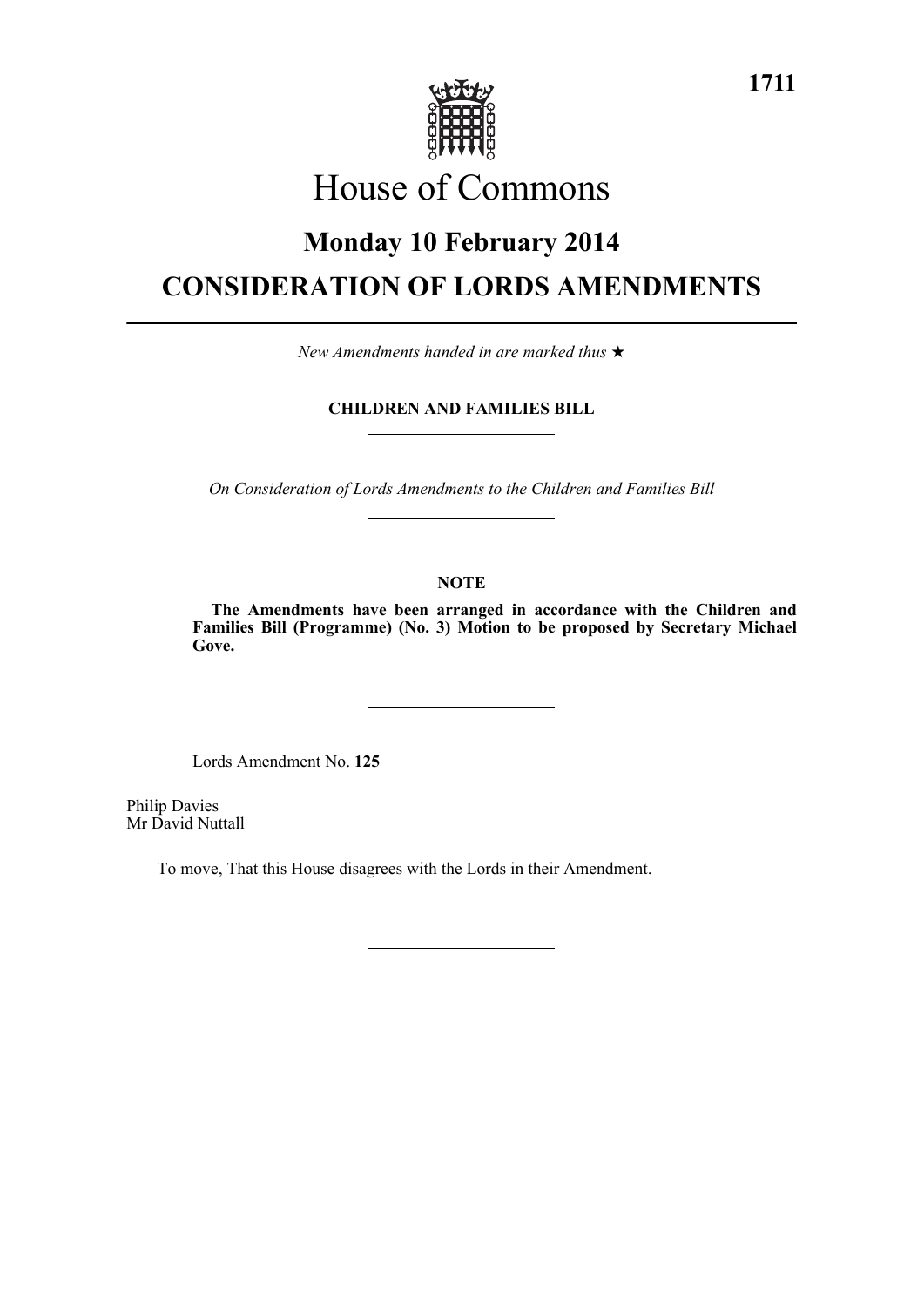## **Children and Families Bill,** *continued*

| Lords Amendment No. 124                                               |            |  |
|-----------------------------------------------------------------------|------------|--|
| <b>Philip Davies</b><br>Mr David Nuttall                              |            |  |
| To move, That this House disagrees with the Lords in their Amendment. |            |  |
| As Amendments to the Lords Amendment:-                                |            |  |
| <b>Philip Davies</b><br>Mr David Nuttall                              | (a)        |  |
| Line 4, leave out 'may' and insert 'will'.                            |            |  |
| <b>Philip Davies</b><br>Mr David Nuttall                              | <b>(b)</b> |  |
| Line 15, leave out 'at least some' and insert 'each'.                 |            |  |
| <b>Philip Davies</b><br>Mr David Nuttall                              |            |  |
| Line 22, leave out 'may' and insert 'will'.                           | (c)        |  |

Lords Amendment No. **43**

As an Amendment to the Lords Amendment:—

Tristram Hunt Rushanara Ali Kevin Brennan Sarah Champion Steve McCabe Lucy Powell

**(a)** ★ Line 3, after 'disability' insert ', and (c) the provision within subsection (2) which is already available for children and young people in its area who have a disability'.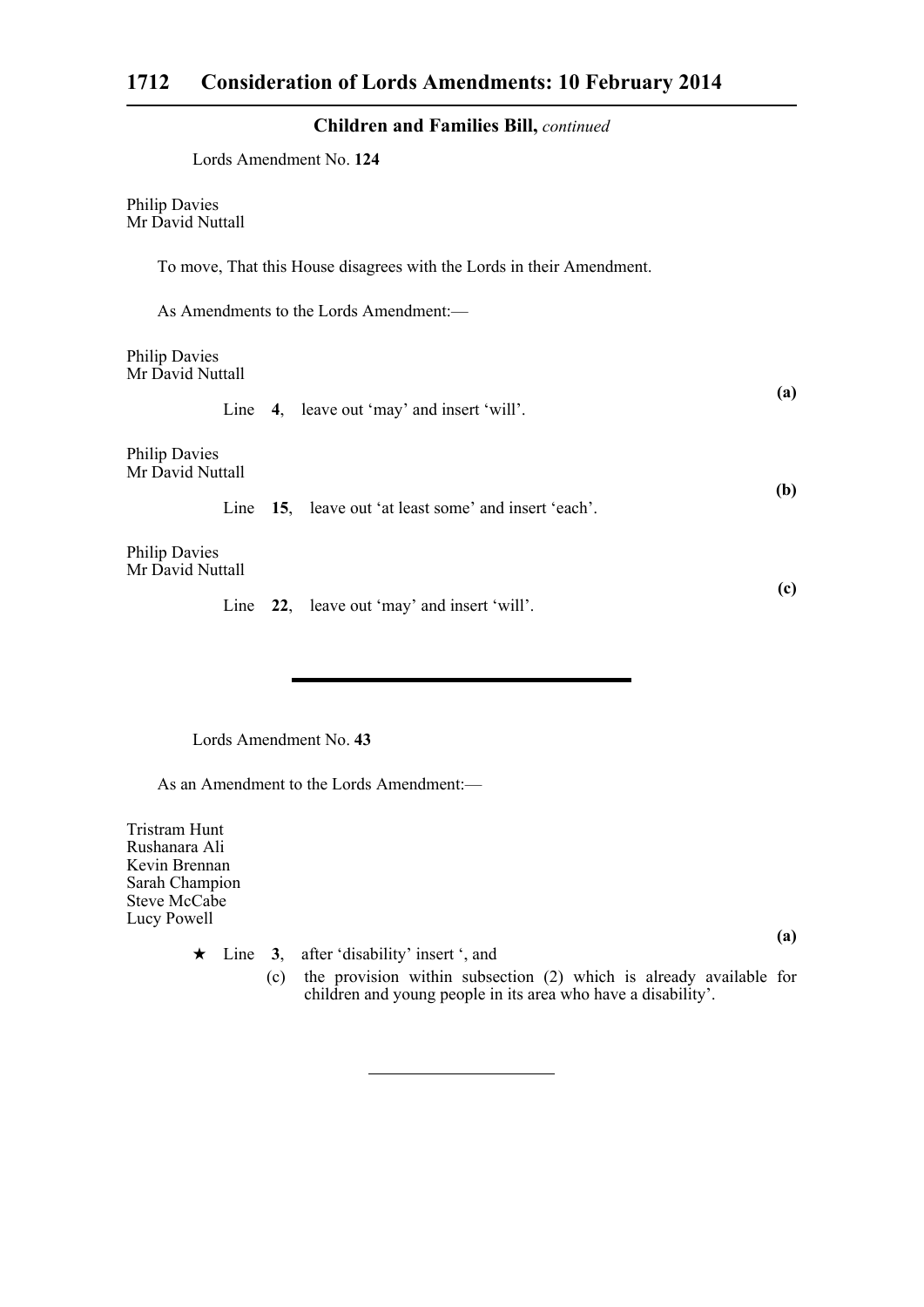### **Children and Families Bill,** *continued*

Lords Amendment No. **73**

As an Amendment to the Lords Amendment:—

Tristram Hunt Rushanara Ali Kevin Brennan Sarah Champion Steve McCabe Lucy Powell

Line **6**, at end insert—

'(ea) where social care provision has been specified under paragraph (e), the duties of the responsible local authority to secure the specified social care provision for the child or young person;'.

Lords Amendment No. **158**

As an Amendment to the Lords Amendment:—

Tristram Hunt Rushanara Ali Kevin Brennan Sarah Champion Steve McCabe Lucy Powell

Line 5, at end insert ', and

**(a)**

**(a)**

(d) the findings of a representative sample of the quality of care provided by early years childminders working for that early years childminder agency.'.

## ORDER OF THE HOUSE [25 FEBRUARY 2013]

That the following provisions shall apply to the Children and Families Bill:

#### *Committal*

1. The Bill shall be committed to a Public Bill Committee.

#### *Proceedings in Public Bill Committee*

- 2. Proceedings in the Public Bill Committee shall (so far as not previously concluded) be brought to a conclusion on Tuesday 23 April 2013.
- 3. The Public Bill Committee shall have leave to sit twice on the first day on which it meets.